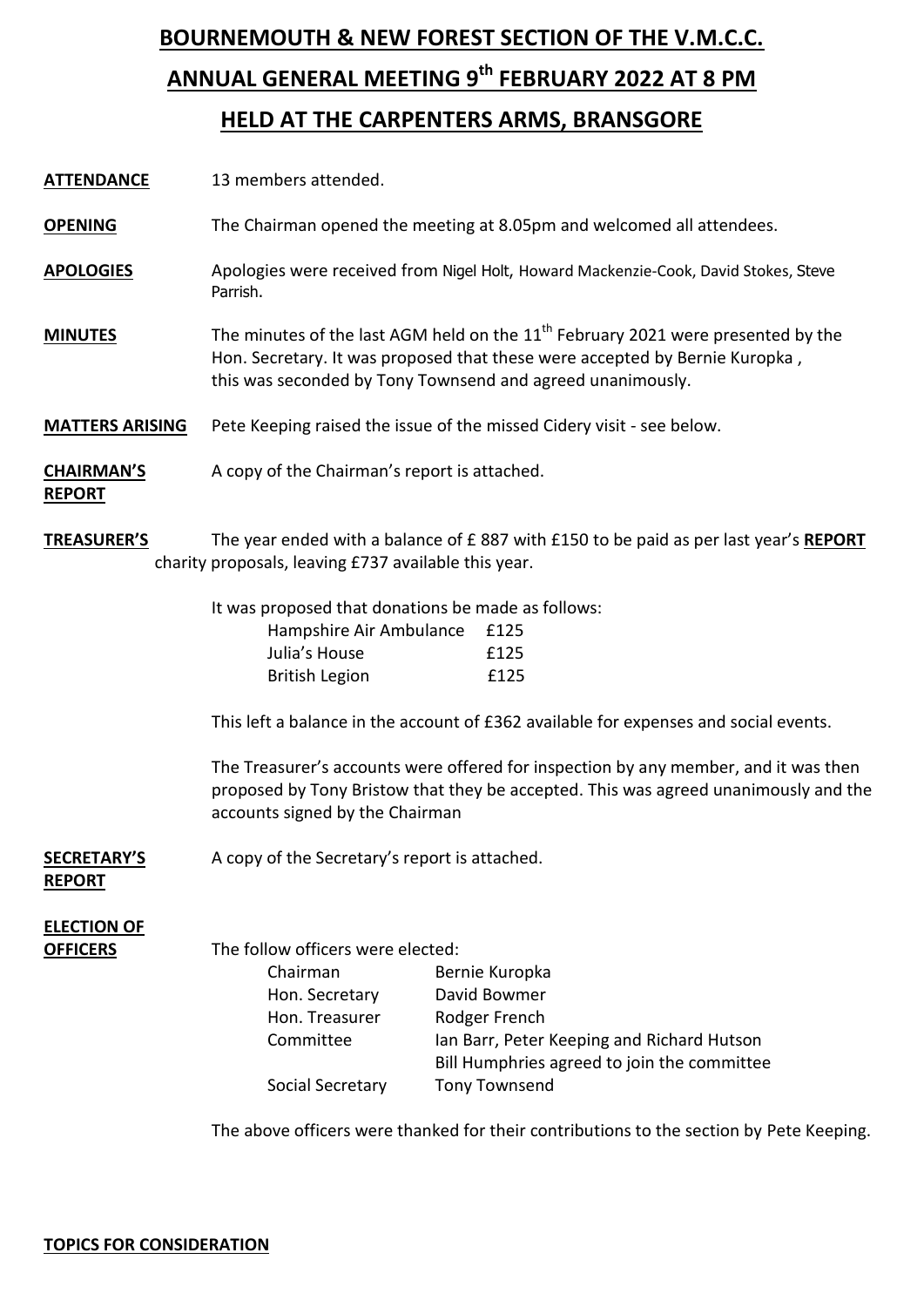#### **Meeting dates and venue**

The Carpenters Arms has proved a pleasant and popular venue and will continue as our monthly (2<sup>nd</sup> Wednesday) and ad-hoc meeting place for the future.

#### **Programme of events and run organisation**

The programme of events was compiled by David Bowmer in October 2021 in order to meet the VMCC printing deadline for the Yearbook etc. The committee were contacted (via email and phone calls) to confirm the programme in the absence of an AGM. The final 2022 programme was approved but issues were raised of possible contentions and is was agreed that in future we would hold a Special General Meeting in October to consider the following years programme.

It was highlighted that Ian Barr is no longer able to take runs. The NY run was managed by Bernie and the Good Friday run will be managed by Bernie or Dave unless another volunteer comes forward (*action: David Bowmer*).

A general call was made for extra run and meeting organisers by David Bowmer who pointed out how easy it was and how much support was available. While no one came forward directly, informal follow up was agreed – *(action: David Bowmer and Bernie Kuropka)*. Richard Hutson proposed organising some runs to the same midway venues as other sections – *(action: Richard Hutson)*.

#### **Speakers and presentations**

No presentations or other events took place last year due to pandemic restrictions so it was proposed that we make extra efforts this year to make up for lost time.

The following actions were agreed:-

The trip to Richard Frampton's Cidery will be re-arranged for as soon as practical and it was suggested that combined transport arrangements might be made - (*action: Bernie Kuropka)*

Bernie suggested that he may be able to arrange a presentation on the Triumph Thruxton - (*action: Bernie Kuropka)*

Richard Hutson agreed to provide a further presentation on his 2019 trip to Tasmania – *(action: Richard Hutson)*

#### **OTHER BUSINESS**

Rodger French has produced a Buy, Sell and Wants list just for the section. This was well received and Richard will develop and maintain this list and publish it regularly thru Bernie's email list – *(action: Rodger French and Bernie Kuropka)*

A new sign-on form is now available showing the new VMCC logo and revised wording to indicate that **every** participant on our runs should sign on thereby agreeing our terms, regardless of motorcycle age or club membership.

**CLOSE OF MEETING** There being no further business the Chairman closed the meeting at 9.22pm.

Signed………………………………………………………………………………………….(Chairman)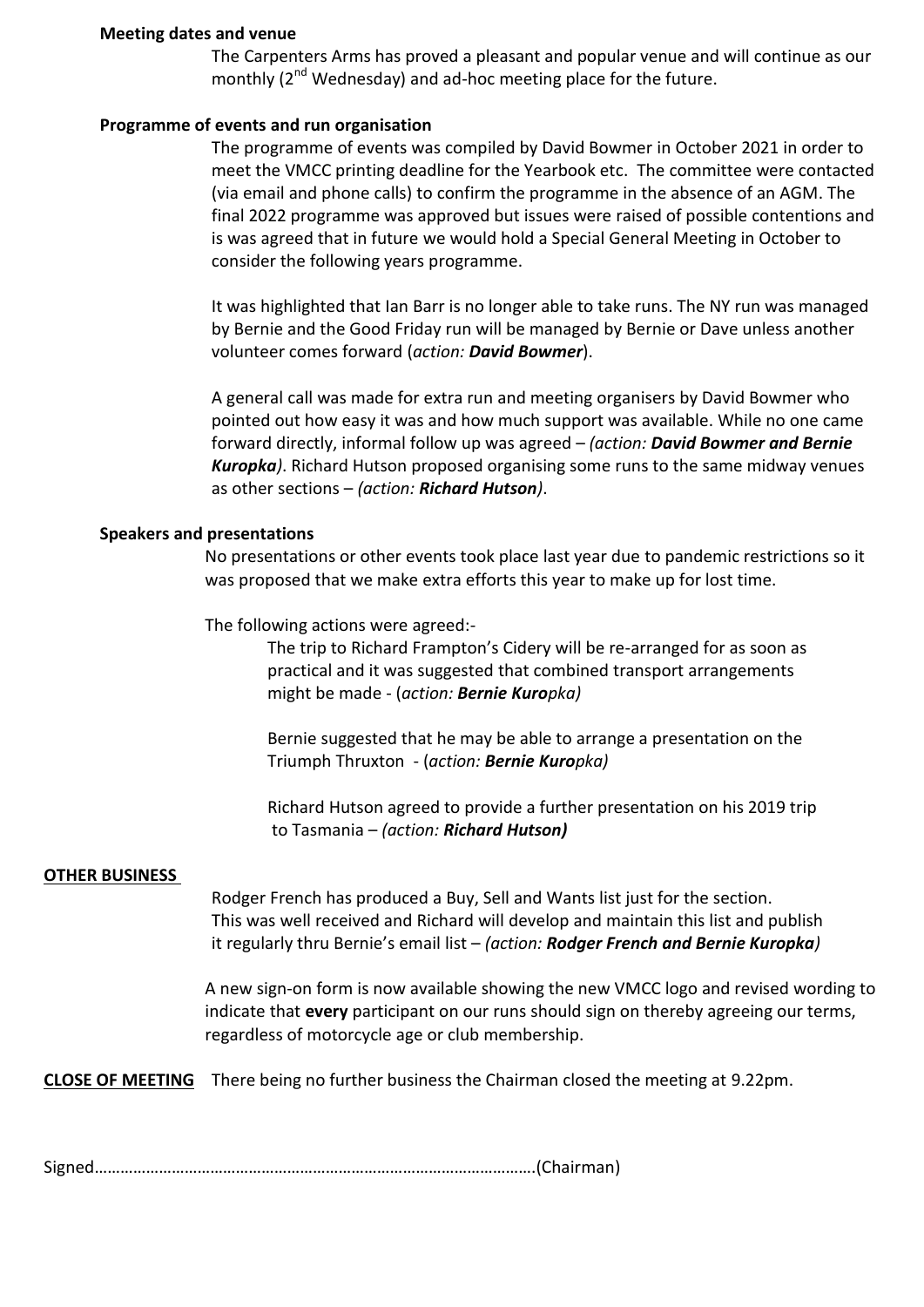### **Bournemouth & New Forest Section (2022 AGM) Chairman's Report 09.02.2022 - Bernard Kuropka**

What a relief to be able to say with some degree of certainty that we can have a 2 year overdue AGM !

My report nonetheless is positive and we were able to meet during 2021 for many Section Runs and have been gathering at the Carpenters since restrictions have been lifted.

This year we have a comprehensive list of Section Run dates and Events on our programme, you should have received a copy via my monthly emails. It would be nice to hope that one or two more of you will step up to the plate and say "Yes, I'll take on a Run and organise a Route for us". It is much easier than most would think. You can prepare a route from the comfort of your armchair with Google Earth. It's that simple  $\odot$ , 30-50 miles or so, a comfort break stop along the way and a great day out can be had. There is nothing to stop us or you, in organising mid-week Runs, if preferred ?

Our Fund raising activity got underway again during 2021, participating riders on our organised Runs have been generous in contributing to our Charity pot. I shall not spoil the report of our Treasurer, Rodger French, who will deliver the Section Accounts at our AGM.

As a Section we are still growing, Allen House have resumed their Monthly Section Reports to us and I comb through them to discover new Members to our area. Our Mailing list has grown. It would be really nice to see more Members turn up occasionally for a Run or a Noggin & Natter at the Carpenters. Our Meetings are a great opportunity for networking, making friends and swapping ideas, Parts or Technical Tips. If you are aware of Members who do not receive my monthly email rambling . . please let me know.

Our VMCC organisation has had a better year in 2021, the V & C monthly Journal has gone from strength to strength with regular News items, features and articles. I hope you are enjoying it ? Club Membership has stabilesed, in fact there are signs of growth and the Marketing Group are hard at work developing plans to enhance the benefits, experience and value of Membership for all, ensuring continued growth for the future. The subtle rebranding exercise has brought us a more modern feel appealing to a younger audience, which is necessary for survival. Our new Club Chairman, Mario Costa-Sa, has worked tirelessly over the last couple of years and the Team that have supported him and given so much of their time, experience and skill resource, deserve our thanks.

I have to thank all our Section Committee Members for their support during the last year and all those Members who have stayed in touch throughout the Pandemic. They continue to offer assistance and their time. Dave Bowmer our Secretary and Rodger French our Treasurer have worked behind the scenes to support us all. I offer grateful thanks to them on behalf of us all.

I continue to assist when I can on the Regulatory Advisory Committee for the VMCC Board, the Committee is ably convened by Roger Bibbings. There are many avenues being pursued at present. Information of which is available on the VMCC Forum and often published in the Journal.

I believe it worthwhile to repeat that the Bmth & NF Section, continues with its "inclusive approach" to Classic motorcycling, which seems to be popular with many riders. If your 'old nail' can't make the run, drag out something else on two wheels, we won't turn you away!

We network with local Organisers of one make clubs and individuals who share our hobby. If we remain open and welcoming to all, they hopefully will join our Club or continue to participate with the B & NF Section. I conclude by thanking you for your support of our VMCC Section and its Committee during the Pandemic; without your support there would be no local VMCC activity.

Keep smiling, keep riding, keep supporting us, we're here for you.

Best wishes,

Bernard Kuropka - Chairman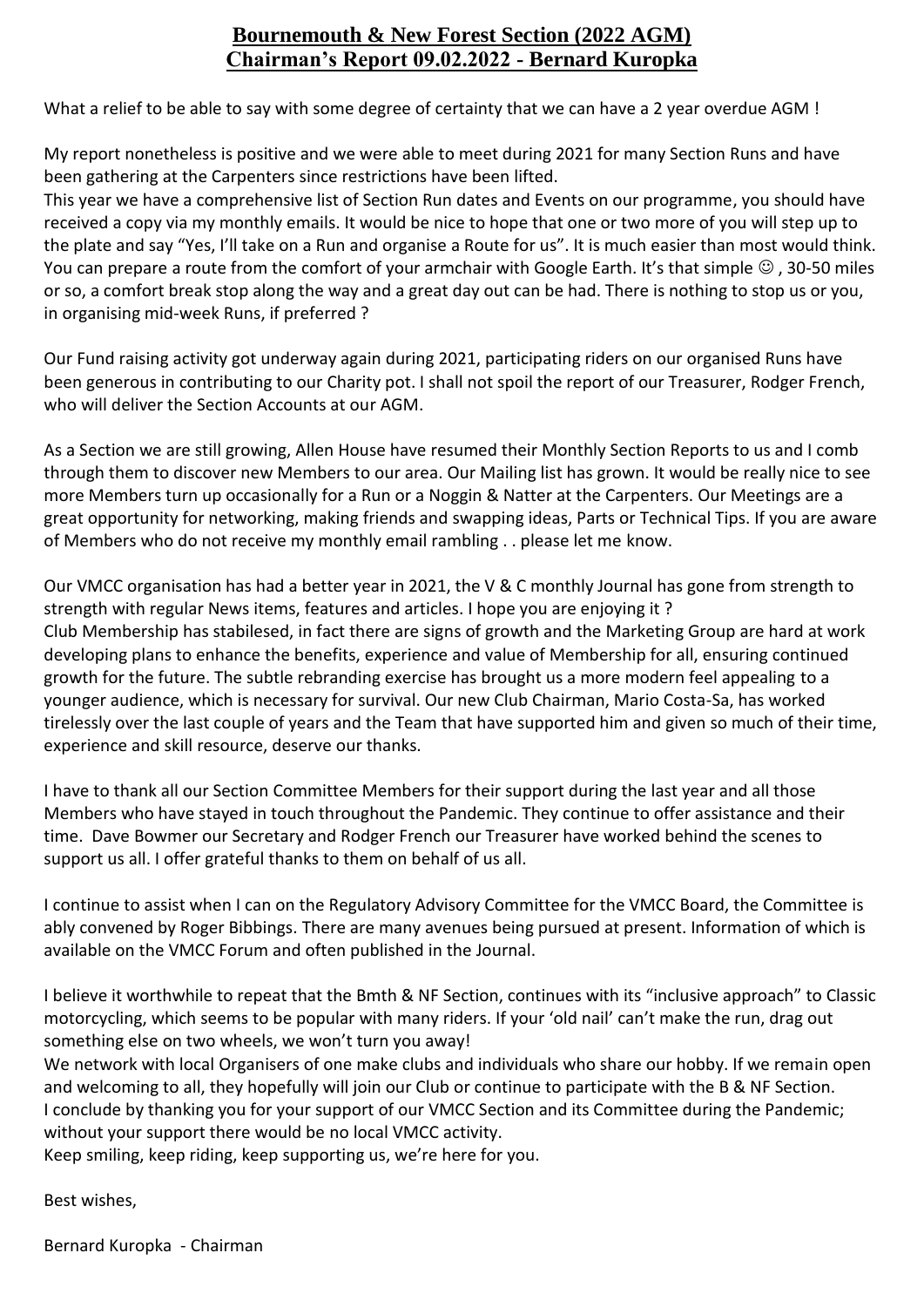### **Bournemouth & New Forest Section 2022 AGM Secretary's Report 9.02.2022 - David Bowmer**

It is almost two years since this Covid Pandemic started and it has had a huge effect on our lives and our attitudes. We have had total lockdowns when we couldn't go out at all, then various stages of control when we were restricted to where and how many people we could meet. It has been difficult to keep our section together but I am hugely encouraged by our ability to adapt. We have been able to keep in touch with each other though controlled meetings in a variety of venues and though phones, emails and Skype calls. We have run programmed Runs whenever allowed and smaller (for instance up to 6 person) runs regularly when restrictions applied. We have met up outside pubs or in peoples gardens when necessary. We even managed a virtual AGM last year through Skype and email.

It seems that we are now out of the woods and able to restart our previously remembered lives. To that end we have produced a full programme again for 2022 which stands a good chance of happening. We are today holding our first (albeit postponed) AGM in two years.

Our section has thus not only survived but seems to have grown thanks to Bernie's efforts, and our club (the VMCC) seems to have normalised itself through the efforts of Mario Da Costa and many other stalwarts. The VMCC is well on the way to balancing its books and creating a new stable or perhaps even growth environment, with a great new magazine, an insurance scheme, a rebranding and new logo, enhanced membership benefits, and patently new attitudes.

Having said all the above, a hangover from the insularity imposed on us is that people are still minded to stay in their homes, avoiding large meetings (or even pubs), and minimising social interaction. That, tied to the age demographics of this club (or classic motorcycling in general) is an issue that we must try to address. We must attempt to encourage our membership to become more active both in socialising together and becoming more active in organising more informal ride-outs and events and supporting those who do. We need to encourage younger members to join us through greater inclusivity and support, and older members to be more adventurous in their attitudes.

To that end we are asking for more volunteers to organise runs throughout the year; I have included extra informal meets in the programme and can add plenty more if anyone wants to host or knows of a venue (for instance- Sunday meets at Mudeford Quay or Tuesday evenings at The Churchill); Rodger Francis is organising a sell and buy parts listing for the section (or in fact anyone on Bernie's email list); we are now inclusive to the point of excepting anybody and any bikes on our runs; we are also always open anytime to suggestions on broadening our appeal.

Our means of communicating with section members or in fact virtually anyone interested in Vantage and Classic biking (or really any form of biking) in the Bournemouth and New Forest area is primarily through Bernie's email list and our 'Bournemouth New Forest VMCC' facebook page. Anyone reading this or here today please take note and pass it on as much as possible.

While I know that thanking the other members of the committee is usual in these reports (so thanks Rodger, Tony, Ian, Pete and Richard) I'd like to give special thanks to Bernie Kuropka, who having been cajoled into the role of Chairman seven years ago has put huge effort into maintaining and growing this section, and also for the huge support that he has provided to me and the other members throughout. He continues to contact every single new local VMCC member, and anyone who shows the slightest interest, building what is now a massive email list. I also see the effort he puts in to providing technical help and support to anyone who asks. I thank him profusely for everything he has done for this section, me and humanity in general. Thanks mate!

Enjoy the Riding,

Dave Bowmer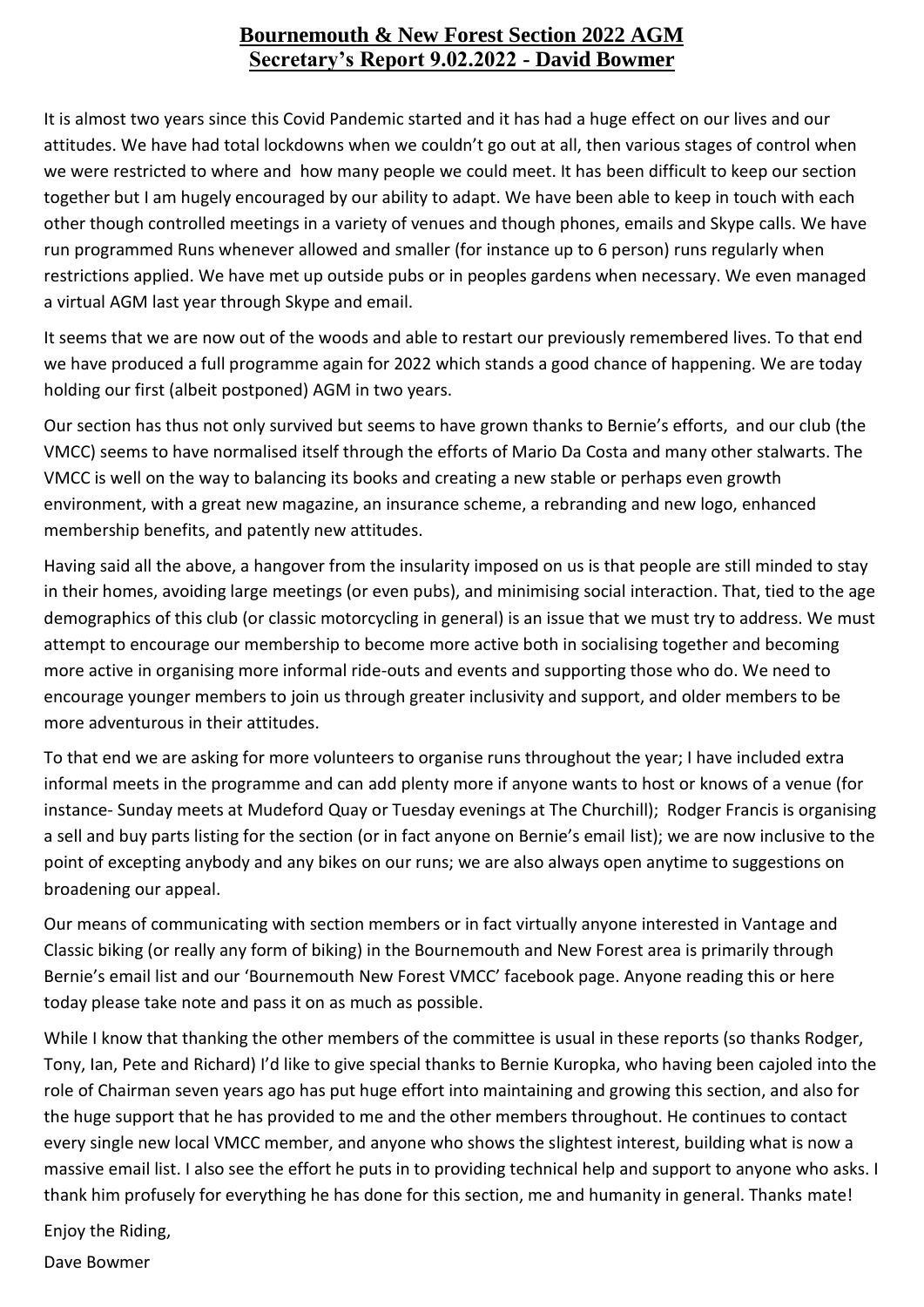

# **Bournemouth New Forest Section Programme 2022**

| Date          | Event                                           | Location               | <b>Time</b> | <b>Organiser</b>                 |
|---------------|-------------------------------------------------|------------------------|-------------|----------------------------------|
| <b>Jan 12</b> | <b>AGM</b>                                      | Carpenters, Bransgore, | 20.00       | Bernie Kuropka, 07818 003500     |
| Feb 09        | Noggin & Natter                                 | Carpenters, Bransgore, | 19.30       |                                  |
| Mar 06        | <b>Pre-Season Shakedown</b>                     | Carpenters, Bransgore, | 11.00       | Bernie Kuropka, 07818 003500     |
| Mar 09        | Noggin & Natter                                 | Carpenters, Bransgore, | 19.30       |                                  |
| Apr 13        | Noggin & Natter                                 | Carpenters, Bransgore, | 19.30       |                                  |
| <b>Apr 15</b> | <b>Good Friday Run</b>                          | Carpenters, Bransgore, | 11.00       | TBC - For info call 07792 270537 |
| Apr 18        | Lunchtime meet                                  | London Tavern          | 13.00       | Bernie Kuropka, 07818 003500     |
|               | May 08 Pete's Spring Run                        | Carpenters, Bransgore, | 11.00       | Dave Bowmer 07792 270537         |
|               | May 11 Bring a Bike Night                       | Mudeford Quay          | 19.30       |                                  |
|               | Jun 05 Wessex Wander                            | Carpenters, Bransgore  | 10.30       | Richard Hutson 01425 279681      |
| <b>Jun 08</b> | Bring a Bike Night                              | Carpenters, Bransgore, | 19.30       |                                  |
| <b>Jul 02</b> | <b>Burton Carnival</b>                          | <b>Burton Fields</b>   | 13.00       | Dave Bowmer, 07792 270537        |
|               | Jul nn/nn Pilford Rally - various runs Pilford, |                        | 10.30       | Mark Cradick, 01202 529865       |
| <b>Jul 13</b> | Bring a Bike Night                              | Carpenters, Bransgore, | 19.30       |                                  |
| <b>Jul 17</b> | <b>The Coastal Run</b>                          | Walkford Pub BH23 5QF  | 11.00       | Pete Keeping, 07305 514887       |
| <b>Jul 23</b> | <b>Stable Family Home Trust</b>                 | <b>Bisterne</b>        | 13:00       | Bernie Kuropka 07818 003500      |
| <b>Aug 10</b> | Bring a Bike Night                              | Carpenters, Bransgore, | 19.30       |                                  |
| <b>Aug 14</b> | <b>Tony's Trundle</b>                           | Carpenters, Bransgore, | 11.00       | Tony Townsend, 01425612458       |
| Sep 04        | <b>Chairman's Priory Run</b>                    | Christchurch Quay,     | 11.00       | Bernie Kuropka, 07818 003500     |
| <b>Sep 14</b> | Bring a Bike Night                              | Carpenters, Bransgore, | 19.30       |                                  |
| Sep 25        | <b>Autumn Run</b>                               | Carpenters, Bransgore  | 11.00       | Richard Hutson 01425 279681      |
| <b>Oct 09</b> | Dave's Late Run                                 | Carpenters, Bransgore, | 11.00       | Dave Bowmer, 07792 270537        |
| <b>Oct 12</b> | Noggin & Natter                                 | Carpenters, Bransgore, | 19.30       |                                  |
| <b>Nov 09</b> | Noggin & Natter                                 | Carpenters, Bransgore, | 19.30       |                                  |
| <b>Nov 13</b> | <b>Remembrance Sunday</b>                       | Elm Tree, Ringwood     | 09.45       | Bernie Kuropka, 07818 003500     |
| Dec07         | Noggin & Natter                                 | Carpenters, Bransgore, | 19.30       |                                  |
| <b>Dec 09</b> | <b>Christmas Dinner</b>                         | Carpenters, Bransgore  | 19.30       | Tony Townsend, 01425 612458      |
| Jan 01        | New Year's Day Run                              | Carpenters, Bransgore  | 11.00       | TBC - For info call 07792 270537 |

Club Nights are the **2nd Wednesday** of each month, 7.30p.m at the Carpenter's Arms*, Bransgore.* 

- Informal meets- **Thursday -** call for latest; **Monday** at Carpenters; **3 rd Sundays 3pm** at Royal Oak, Fritham
- Midweek runs Occasional April to September As notified by email
- Runs open to all with bikes 25 years+. Min charity contribution of £2. Sign-on from 10.30 for 11am start.
- $\bullet$  We operate a 2<sup>nd</sup> man drop off system on most of our runs.
- Additional regular events are run throughout the year. These and changes notified by email by the Chairman

| Chairman       | <b>Hon. Secretary</b> | <b>Hon. Treasurer</b> | <b>Social Secretary</b> | Committee:- |                                          |                |
|----------------|-----------------------|-----------------------|-------------------------|-------------|------------------------------------------|----------------|
| Bernie Kuropka | Dave Bowmer           | Rodger French         | Tony Townsend           | lan Barr.   | Pete Keeping                             | Richard Hutson |
| 07818 003500   | 07792 270537          | 07831 425426          | 01425 612458            |             | 01425 610427  07305 514887  01425 279681 |                |